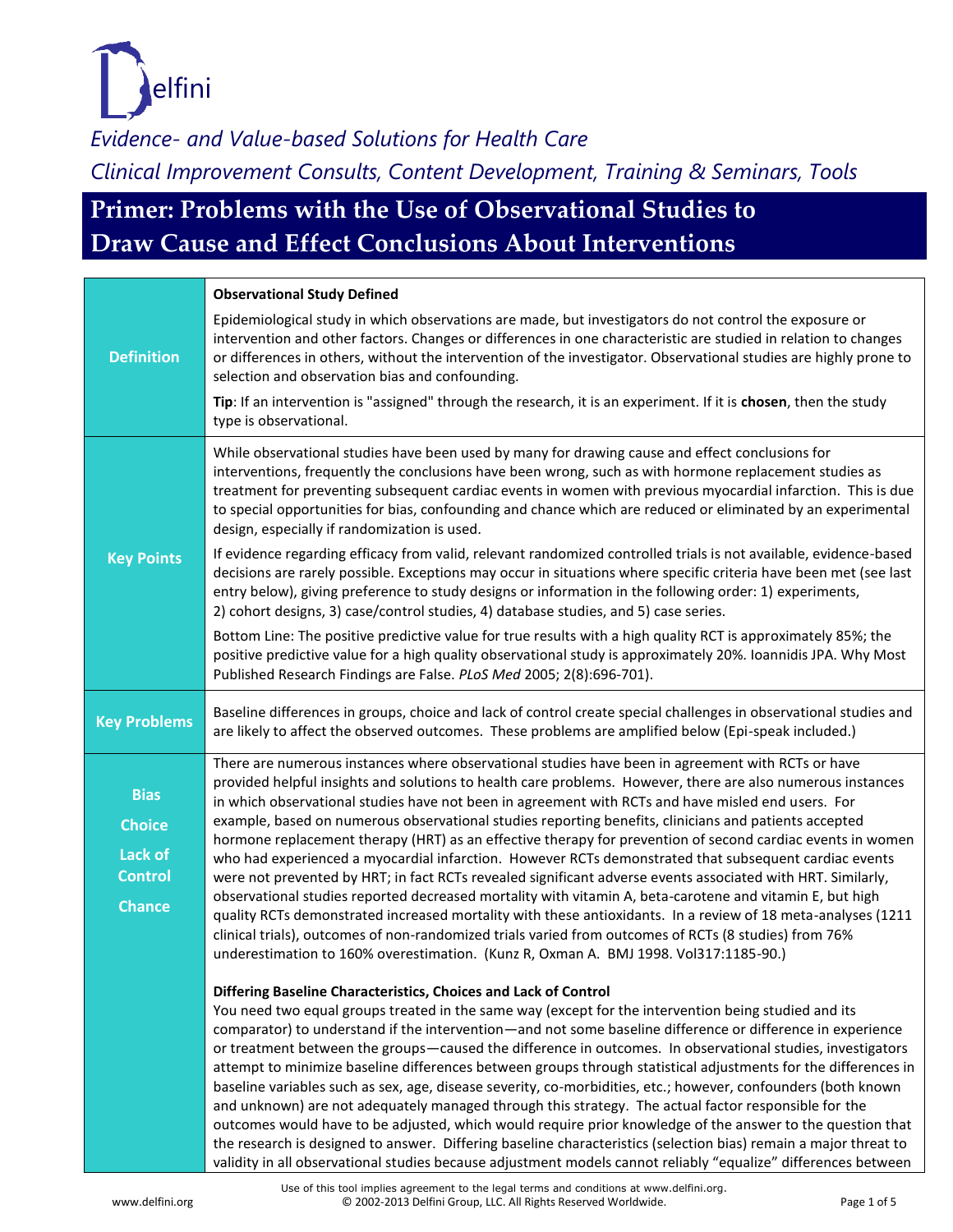

### **Primer: Problems with the Use of Observational Studies to Draw Cause and Effect Conclusions About Interventions**

#### groups. In addition to baseline differences between groups, observational studies are flawed by the many different exposures and choices likely to be made by subjects (or their health care clinicians). Differences in experiences (e.g., co-interventions) are likely to represent important confounders which, in some cases, represent the true reason for the differences in outcomes. These differences in exposures and choices could be due to — Health status of patients **Provider skills**  Provision of care (e.g., affordability which can link to socioeconomic factors or patient demand, etc. which could drive provision of care and link to other confounding factors) Patient perceptions (e.g., risk aversion) and personal characteristics (e.g., more well-read, healthyuser effect) Other unknown confounders (e.g., genetic issues, environmental exposures, risk factors) It should be emphasized that in observational studies baseline differences, interventions, cointerventions and other exposures cannot be adequately controlled. This lack of control is likely to result in selection bias, performance bias, differences in follow-up (attrition bias) and differences in how outcomes are evaluated (assessment bias). **Examples of How Baseline Differences in Patients and "Choice" May Affect Outcomes** Physician directs patients who are more likely to have favorable outcomes (i.e., those with better prognostic characteristics) to one treatment over another Physician favors one treatment over another due to training or skill level A more demanding patient may receive more monitoring or additional care A patient who is more educated, intelligent, information-seeking or affluent might engage in other behaviors that contribute to the outcomes **EXECT** Risk aversion may be associated with other personal factors which may be confounders **Examples of Methods Used in RCTs to Control or Minimize The Above-Mentioned Confounders Found in Observational Studies**  Factors that may be controlled in experiments, but not in the "natural world" of care or observational studies (where patients choose their interventions) include — Achieving comparability of baseline risks through randomization **Blinding**  Controlling uniformity in procedures, follow-up length and treatment methods such as dosing or specifications on which and how procedures are done Controlling allowed and disallowed medications and wash-out ■ Adherence measurements and concomitant medication monitoring **Prevention of contamination or "migration" to other arm of the study UI** Quality control for standardization such as in training, measurement and reporting Just-in-time monitoring for pre-specified definitions of treatment success or failure or other endpoints **Examples of How "Lack of Control" in Observational Studies May Affect Outcomes** Adherence is more likely to be poorer outside of a controlled trial Patients may be taking other medications (there are no "disallowed" medications in observational

- studies—and you really can't be sure what a patient is doing)
- Other procedures may be used which could be the actual explanation for the observed results
- **Monitoring, measurement and reporting of outcomes are likely to be driven by the choice of**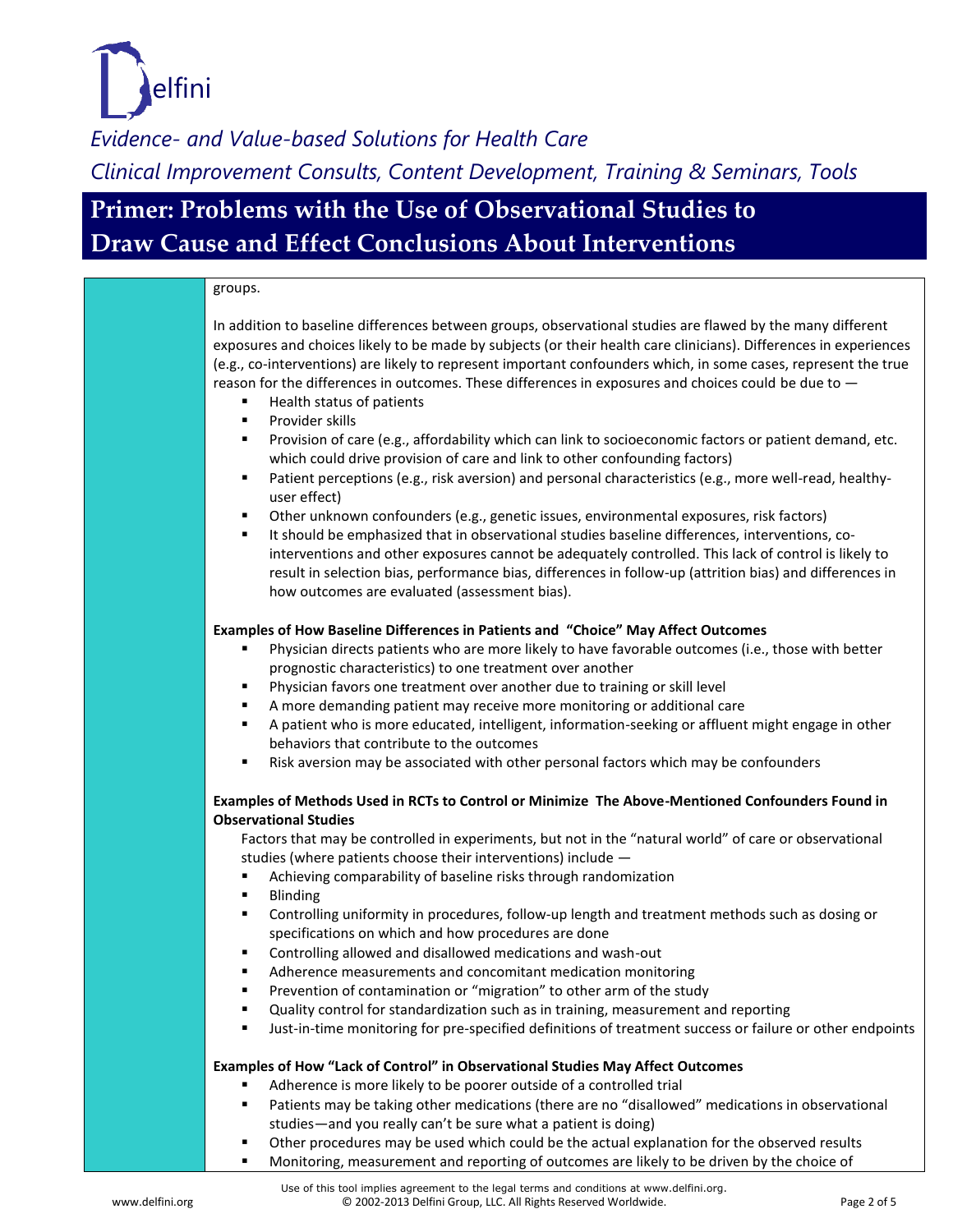

# **Primer: Problems with the Use of Observational Studies to Draw Cause and Effect Conclusions About Interventions**

|                                                                                                         | treatment and are likely to vary between individuals<br>People tend to root for the intervention-you will notice what you are primed to notice -and there is<br>٠<br>no blinding in observational studies                                                                                                                                                                                                                                                                                                                                                                                                                                                                                                                                             |
|---------------------------------------------------------------------------------------------------------|-------------------------------------------------------------------------------------------------------------------------------------------------------------------------------------------------------------------------------------------------------------------------------------------------------------------------------------------------------------------------------------------------------------------------------------------------------------------------------------------------------------------------------------------------------------------------------------------------------------------------------------------------------------------------------------------------------------------------------------------------------|
|                                                                                                         | The Play of Chance in Observational Studies:<br>When multiple exposures are examined in observational studies (e.g., in case-control studies<br>evaluating associations between exposures (independent variables) such as diet, weight,<br>socioeconomic status, exercise, etc. and cancer (dependent variable) there is an increased probability<br>of finding a statistically significant differences in outcomes between groups in some variables because<br>of chance.                                                                                                                                                                                                                                                                            |
|                                                                                                         | You Can't Blind in an Observational Study<br>Blinding matters. This has been established in RCTs by comparing results of blinded RCTs with results<br>of non-blinded RCTs. Lack of blinding in RCTs has been reported to exaggerate benefit by up to a<br>relative 48% (Schulz, PMID: 7823387, Kjaergard PMID: 11730399, Moher PMID: 9746022)<br>In observational studies patients choose their interventions, care-givers are not blinded and<br>٠<br>outcomes assessors are frequently not blinded.                                                                                                                                                                                                                                                 |
|                                                                                                         | Even if the Observational Study Leads us in the Right Direction<br>With rare exceptions (see below) the only way to know that results from an observational study are likely to be<br>true is to know that a valid RCT has reported similar results (confirmed the findings of an observational study).<br>Furthermore, even if the results of an observational study suggest benefit from an intervention, observational<br>studies are more prone to bias and are thus likely to falsely inflate the results favoring the intervention.                                                                                                                                                                                                             |
| <b>Theorized as</b><br><b>Possibly</b><br><b>Reliable</b><br><b>Indicators of</b><br><b>Efficacy in</b> | We have mentioned that there are rare exceptions to the points made above. There is general agreement that<br>causality MAY be present when there is dramatic change following application of an intervention or technology<br>that is unlikely to be due to confounding (i.e., close to all-or-none results: example, before treatment all died<br>and following treatment, high survival rate). Examples of all-or-none results are antibiotics for meningitis and<br>electrical cardioversion for ventricular fibrillation                                                                                                                                                                                                                         |
| <b>Observational</b><br><b>Studies</b><br>(Grade U<br>[Uncertain]<br><b>Evidence)</b>                   | Public health interventions represent another area where valid RCTs may not be available, yet efficacy of<br>interventions has frequently been accepted even when outcomes are less dramatic than all-or-none results.<br>For example, purification of water, the use of smoke alarms and seatbelts, many immunizations and some<br>screening initiatives have been accepted by most as providing beneficial effects on health outcomes. In some<br>instances studies of public health initiatives may allow cause and effect conclusions. Confounding while<br>present, may be more limited in some public health interventions than in many observational studies because<br>of the extremely broad application of the public health interventions. |
|                                                                                                         | Below we list what we believe to be other key considerations for concluding that the effects reported in an<br>observational study are due to the interventions, (i.e., that causality may exist).                                                                                                                                                                                                                                                                                                                                                                                                                                                                                                                                                    |
|                                                                                                         | Primary Considerations for Determining Efficacy in Observational Studies:<br>There is extremely low likelihood of improvement without some intervention; and,<br>1.<br>Any effects are highly likely to be attributable to the intervention (e.g., a single intervention or technology<br>2.<br>was utilized and the likelihood of patients utilizing co-interventions is low or co-interventions were<br>equivalent in compared groups [note: equivalence should take into account considerations such as<br>administration, duration, dosing, etc.]); and,                                                                                                                                                                                          |

3. Convincing sustained improvement is documented following use of the intervention or technology.

Use of this tool implies agreement to the legal terms and conditions at www.delfini.org. www.delfini.org entitled as the CD 2002-2013 Delfini Group, LLC. All Rights Reserved Worldwide. Compared Morte 2002-2013 Delfini Group, LLC. All Rights Reserved Worldwide.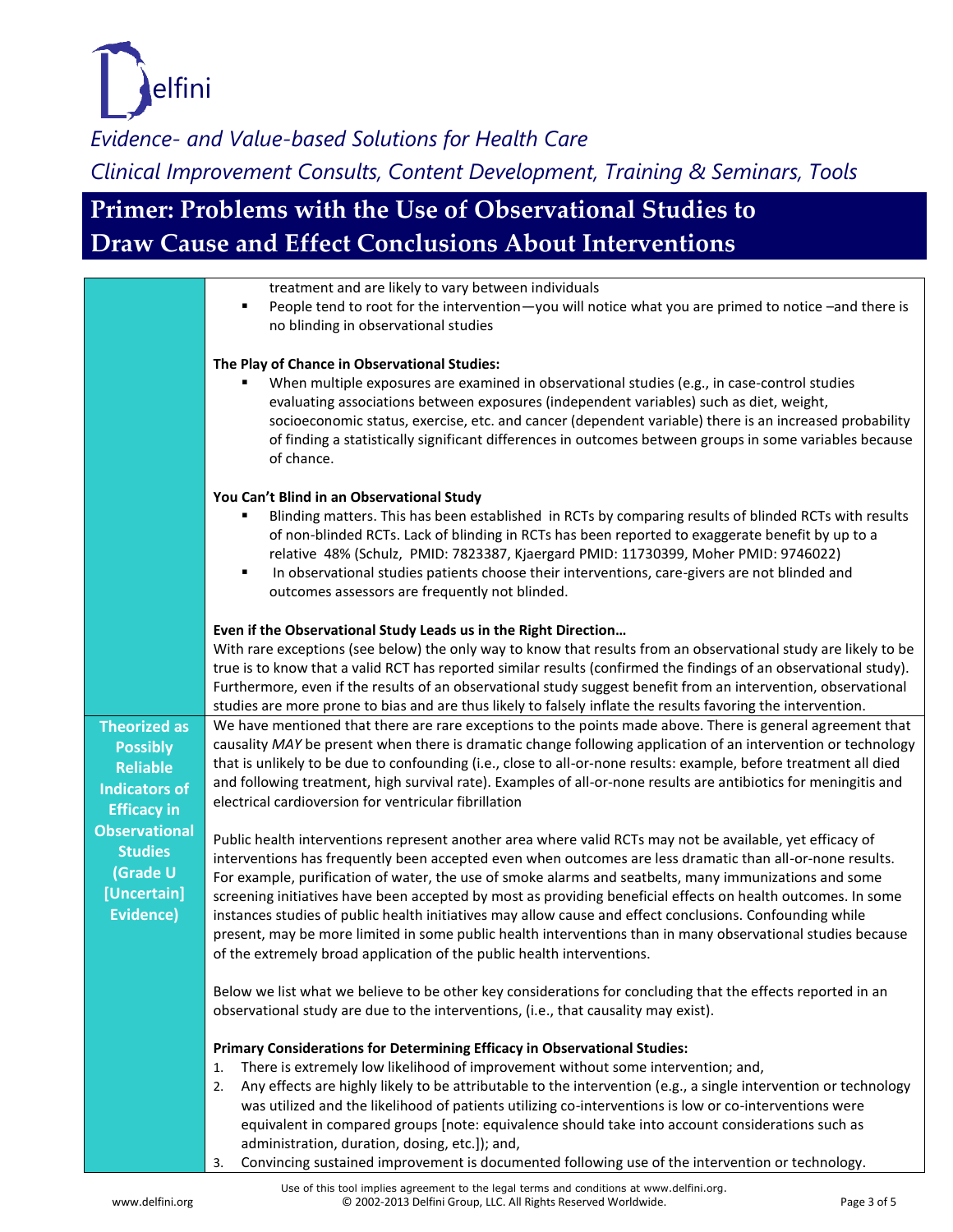

# **Primer: Problems with the Use of Observational Studies to Draw Cause and Effect Conclusions About Interventions**

| <b>OR</b><br>Illness or condition has a predictable course or outcome (e.g., symptoms, diagnostic signs, progression or<br>1.<br>resolution of the condition are predictable); and,<br>Any effects in this population are likely to be attributable to the intervention (e.g., plausible confounders<br>2.<br>have been considered, a single intervention or technology was utilized and the likelihood of patients<br>utilizing co-interventions is low or co-interventions were equivalent in groups being compared [note:<br>equivalence should take into account considerations such as administration, duration, dosing, etc.]); and,<br>Convincing sustained improvement in this particular population is documented following use of the<br>3.<br>intervention or technology with results demonstrably and significantly earlier than what is predicted<br>based on reliable knowledge of natural history.<br>Secondary Considerations Lending Support for Concluding Efficacy:<br>Factoring in the following conditions may decrease uncertainty:<br>Immediacy of effect which may increase confidence in the effectiveness of the intervention or technology<br>а.<br>not only because of temporal proximity, but also because a delay in effect provides more opportunity for<br>application of a co-intervention which could be a confounder. When considering immediacy, caution is<br>urged because the effect could be due to potential of confounding.<br>Dramatic effects (e.g., approximately 80% or greater relative risk reduction). When considering dramatic<br>b.<br>effects, caution is urged because the effects could be due to the strength of a confounder. For example,<br>The Cochrane Handbook states that observational evidence with large effect sizes where a dose-response<br>gradient exists and all plausible confounding would most likely demonstrate a reduced effect size, may be<br>of moderate or even high quality. Higgins JPT, Green S (2008) Cochrane Handbook for Systematic Reviews<br>of Interventions Version 5.0.0 [updated February 2008]. The Cochrane Collaboration. Available from<br>www.cochrane-handbook.org accessed 08/07/2008. Section 12.2.3]. However, we remain cautious about<br>this conclusion as confounding may result in large differences between groups. Example: in one study of<br>adolescents with migraine headache the placebo effect was ~ 60% (Winner P, Linder SL, Lipton RB, Almas<br>M, Parsons B et al. (2007) Eletriptan for the acute treatment of migraine in adolescents: results of a<br>double-blind, placebo-controlled trial. Headache 47:511-8).<br>Dose/response relationship. When considering dose/response relationship, caution is urged because<br>c.<br>patient expectation bias may result in increased perception of benefit or increased placebo effect if<br>patient is aware of the greater dosing through increase in side effects, for example.<br>Consistent changes in multiple outcomes. When considering consistent change, caution is urged because<br>d.<br>the change in multiple outcomes may be due to confounding (e.g., a causal association between an<br>unknown confounder and each of the outcomes).<br><b>Observational Study Types</b><br><b>Uses of</b><br>Cohort (best overall observational study type)<br><b>Observational</b><br>Cross-sectional (useful in diagnostic testing, though RCTs used also)<br><b>Studies</b><br>Case-Control (weakest design)<br>٠<br>Observations are best used for-<br>Generating hypotheses and ideas for study topics<br>٠<br>Understanding the natural history of diseases and prognosis<br>٠<br>Studies of diagnostic testing<br>٠<br>Studies of quality of life<br>٠<br>Satisfaction (caution as this frequently confounded)<br>٠<br>Understanding the effects of clinical improvement activities via process measurement and success of<br>٠ |                      |
|-------------------------------------------------------------------------------------------------------------------------------------------------------------------------------------------------------------------------------------------------------------------------------------------------------------------------------------------------------------------------------------------------------------------------------------------------------------------------------------------------------------------------------------------------------------------------------------------------------------------------------------------------------------------------------------------------------------------------------------------------------------------------------------------------------------------------------------------------------------------------------------------------------------------------------------------------------------------------------------------------------------------------------------------------------------------------------------------------------------------------------------------------------------------------------------------------------------------------------------------------------------------------------------------------------------------------------------------------------------------------------------------------------------------------------------------------------------------------------------------------------------------------------------------------------------------------------------------------------------------------------------------------------------------------------------------------------------------------------------------------------------------------------------------------------------------------------------------------------------------------------------------------------------------------------------------------------------------------------------------------------------------------------------------------------------------------------------------------------------------------------------------------------------------------------------------------------------------------------------------------------------------------------------------------------------------------------------------------------------------------------------------------------------------------------------------------------------------------------------------------------------------------------------------------------------------------------------------------------------------------------------------------------------------------------------------------------------------------------------------------------------------------------------------------------------------------------------------------------------------------------------------------------------------------------------------------------------------------------------------------------------------------------------------------------------------------------------------------------------------------------------------------------------------------------------------------------------------------------------------------------------------------------------------------------------------------------------------------------------------------------------------------------------------------------------------------------------------------------------------------------------------------------------------------------------------------------------------------------------------------------------------------------------------------------------------------------------------------------------------------------------------------------------------------------------------------------------------------------------------------------------------------------------------|----------------------|
|                                                                                                                                                                                                                                                                                                                                                                                                                                                                                                                                                                                                                                                                                                                                                                                                                                                                                                                                                                                                                                                                                                                                                                                                                                                                                                                                                                                                                                                                                                                                                                                                                                                                                                                                                                                                                                                                                                                                                                                                                                                                                                                                                                                                                                                                                                                                                                                                                                                                                                                                                                                                                                                                                                                                                                                                                                                                                                                                                                                                                                                                                                                                                                                                                                                                                                                                                                                                                                                                                                                                                                                                                                                                                                                                                                                                                                                                                                                   |                      |
|                                                                                                                                                                                                                                                                                                                                                                                                                                                                                                                                                                                                                                                                                                                                                                                                                                                                                                                                                                                                                                                                                                                                                                                                                                                                                                                                                                                                                                                                                                                                                                                                                                                                                                                                                                                                                                                                                                                                                                                                                                                                                                                                                                                                                                                                                                                                                                                                                                                                                                                                                                                                                                                                                                                                                                                                                                                                                                                                                                                                                                                                                                                                                                                                                                                                                                                                                                                                                                                                                                                                                                                                                                                                                                                                                                                                                                                                                                                   |                      |
|                                                                                                                                                                                                                                                                                                                                                                                                                                                                                                                                                                                                                                                                                                                                                                                                                                                                                                                                                                                                                                                                                                                                                                                                                                                                                                                                                                                                                                                                                                                                                                                                                                                                                                                                                                                                                                                                                                                                                                                                                                                                                                                                                                                                                                                                                                                                                                                                                                                                                                                                                                                                                                                                                                                                                                                                                                                                                                                                                                                                                                                                                                                                                                                                                                                                                                                                                                                                                                                                                                                                                                                                                                                                                                                                                                                                                                                                                                                   |                      |
|                                                                                                                                                                                                                                                                                                                                                                                                                                                                                                                                                                                                                                                                                                                                                                                                                                                                                                                                                                                                                                                                                                                                                                                                                                                                                                                                                                                                                                                                                                                                                                                                                                                                                                                                                                                                                                                                                                                                                                                                                                                                                                                                                                                                                                                                                                                                                                                                                                                                                                                                                                                                                                                                                                                                                                                                                                                                                                                                                                                                                                                                                                                                                                                                                                                                                                                                                                                                                                                                                                                                                                                                                                                                                                                                                                                                                                                                                                                   |                      |
|                                                                                                                                                                                                                                                                                                                                                                                                                                                                                                                                                                                                                                                                                                                                                                                                                                                                                                                                                                                                                                                                                                                                                                                                                                                                                                                                                                                                                                                                                                                                                                                                                                                                                                                                                                                                                                                                                                                                                                                                                                                                                                                                                                                                                                                                                                                                                                                                                                                                                                                                                                                                                                                                                                                                                                                                                                                                                                                                                                                                                                                                                                                                                                                                                                                                                                                                                                                                                                                                                                                                                                                                                                                                                                                                                                                                                                                                                                                   |                      |
|                                                                                                                                                                                                                                                                                                                                                                                                                                                                                                                                                                                                                                                                                                                                                                                                                                                                                                                                                                                                                                                                                                                                                                                                                                                                                                                                                                                                                                                                                                                                                                                                                                                                                                                                                                                                                                                                                                                                                                                                                                                                                                                                                                                                                                                                                                                                                                                                                                                                                                                                                                                                                                                                                                                                                                                                                                                                                                                                                                                                                                                                                                                                                                                                                                                                                                                                                                                                                                                                                                                                                                                                                                                                                                                                                                                                                                                                                                                   |                      |
|                                                                                                                                                                                                                                                                                                                                                                                                                                                                                                                                                                                                                                                                                                                                                                                                                                                                                                                                                                                                                                                                                                                                                                                                                                                                                                                                                                                                                                                                                                                                                                                                                                                                                                                                                                                                                                                                                                                                                                                                                                                                                                                                                                                                                                                                                                                                                                                                                                                                                                                                                                                                                                                                                                                                                                                                                                                                                                                                                                                                                                                                                                                                                                                                                                                                                                                                                                                                                                                                                                                                                                                                                                                                                                                                                                                                                                                                                                                   |                      |
|                                                                                                                                                                                                                                                                                                                                                                                                                                                                                                                                                                                                                                                                                                                                                                                                                                                                                                                                                                                                                                                                                                                                                                                                                                                                                                                                                                                                                                                                                                                                                                                                                                                                                                                                                                                                                                                                                                                                                                                                                                                                                                                                                                                                                                                                                                                                                                                                                                                                                                                                                                                                                                                                                                                                                                                                                                                                                                                                                                                                                                                                                                                                                                                                                                                                                                                                                                                                                                                                                                                                                                                                                                                                                                                                                                                                                                                                                                                   |                      |
|                                                                                                                                                                                                                                                                                                                                                                                                                                                                                                                                                                                                                                                                                                                                                                                                                                                                                                                                                                                                                                                                                                                                                                                                                                                                                                                                                                                                                                                                                                                                                                                                                                                                                                                                                                                                                                                                                                                                                                                                                                                                                                                                                                                                                                                                                                                                                                                                                                                                                                                                                                                                                                                                                                                                                                                                                                                                                                                                                                                                                                                                                                                                                                                                                                                                                                                                                                                                                                                                                                                                                                                                                                                                                                                                                                                                                                                                                                                   |                      |
|                                                                                                                                                                                                                                                                                                                                                                                                                                                                                                                                                                                                                                                                                                                                                                                                                                                                                                                                                                                                                                                                                                                                                                                                                                                                                                                                                                                                                                                                                                                                                                                                                                                                                                                                                                                                                                                                                                                                                                                                                                                                                                                                                                                                                                                                                                                                                                                                                                                                                                                                                                                                                                                                                                                                                                                                                                                                                                                                                                                                                                                                                                                                                                                                                                                                                                                                                                                                                                                                                                                                                                                                                                                                                                                                                                                                                                                                                                                   |                      |
|                                                                                                                                                                                                                                                                                                                                                                                                                                                                                                                                                                                                                                                                                                                                                                                                                                                                                                                                                                                                                                                                                                                                                                                                                                                                                                                                                                                                                                                                                                                                                                                                                                                                                                                                                                                                                                                                                                                                                                                                                                                                                                                                                                                                                                                                                                                                                                                                                                                                                                                                                                                                                                                                                                                                                                                                                                                                                                                                                                                                                                                                                                                                                                                                                                                                                                                                                                                                                                                                                                                                                                                                                                                                                                                                                                                                                                                                                                                   |                      |
|                                                                                                                                                                                                                                                                                                                                                                                                                                                                                                                                                                                                                                                                                                                                                                                                                                                                                                                                                                                                                                                                                                                                                                                                                                                                                                                                                                                                                                                                                                                                                                                                                                                                                                                                                                                                                                                                                                                                                                                                                                                                                                                                                                                                                                                                                                                                                                                                                                                                                                                                                                                                                                                                                                                                                                                                                                                                                                                                                                                                                                                                                                                                                                                                                                                                                                                                                                                                                                                                                                                                                                                                                                                                                                                                                                                                                                                                                                                   |                      |
|                                                                                                                                                                                                                                                                                                                                                                                                                                                                                                                                                                                                                                                                                                                                                                                                                                                                                                                                                                                                                                                                                                                                                                                                                                                                                                                                                                                                                                                                                                                                                                                                                                                                                                                                                                                                                                                                                                                                                                                                                                                                                                                                                                                                                                                                                                                                                                                                                                                                                                                                                                                                                                                                                                                                                                                                                                                                                                                                                                                                                                                                                                                                                                                                                                                                                                                                                                                                                                                                                                                                                                                                                                                                                                                                                                                                                                                                                                                   |                      |
|                                                                                                                                                                                                                                                                                                                                                                                                                                                                                                                                                                                                                                                                                                                                                                                                                                                                                                                                                                                                                                                                                                                                                                                                                                                                                                                                                                                                                                                                                                                                                                                                                                                                                                                                                                                                                                                                                                                                                                                                                                                                                                                                                                                                                                                                                                                                                                                                                                                                                                                                                                                                                                                                                                                                                                                                                                                                                                                                                                                                                                                                                                                                                                                                                                                                                                                                                                                                                                                                                                                                                                                                                                                                                                                                                                                                                                                                                                                   |                      |
|                                                                                                                                                                                                                                                                                                                                                                                                                                                                                                                                                                                                                                                                                                                                                                                                                                                                                                                                                                                                                                                                                                                                                                                                                                                                                                                                                                                                                                                                                                                                                                                                                                                                                                                                                                                                                                                                                                                                                                                                                                                                                                                                                                                                                                                                                                                                                                                                                                                                                                                                                                                                                                                                                                                                                                                                                                                                                                                                                                                                                                                                                                                                                                                                                                                                                                                                                                                                                                                                                                                                                                                                                                                                                                                                                                                                                                                                                                                   |                      |
|                                                                                                                                                                                                                                                                                                                                                                                                                                                                                                                                                                                                                                                                                                                                                                                                                                                                                                                                                                                                                                                                                                                                                                                                                                                                                                                                                                                                                                                                                                                                                                                                                                                                                                                                                                                                                                                                                                                                                                                                                                                                                                                                                                                                                                                                                                                                                                                                                                                                                                                                                                                                                                                                                                                                                                                                                                                                                                                                                                                                                                                                                                                                                                                                                                                                                                                                                                                                                                                                                                                                                                                                                                                                                                                                                                                                                                                                                                                   |                      |
|                                                                                                                                                                                                                                                                                                                                                                                                                                                                                                                                                                                                                                                                                                                                                                                                                                                                                                                                                                                                                                                                                                                                                                                                                                                                                                                                                                                                                                                                                                                                                                                                                                                                                                                                                                                                                                                                                                                                                                                                                                                                                                                                                                                                                                                                                                                                                                                                                                                                                                                                                                                                                                                                                                                                                                                                                                                                                                                                                                                                                                                                                                                                                                                                                                                                                                                                                                                                                                                                                                                                                                                                                                                                                                                                                                                                                                                                                                                   |                      |
|                                                                                                                                                                                                                                                                                                                                                                                                                                                                                                                                                                                                                                                                                                                                                                                                                                                                                                                                                                                                                                                                                                                                                                                                                                                                                                                                                                                                                                                                                                                                                                                                                                                                                                                                                                                                                                                                                                                                                                                                                                                                                                                                                                                                                                                                                                                                                                                                                                                                                                                                                                                                                                                                                                                                                                                                                                                                                                                                                                                                                                                                                                                                                                                                                                                                                                                                                                                                                                                                                                                                                                                                                                                                                                                                                                                                                                                                                                                   |                      |
|                                                                                                                                                                                                                                                                                                                                                                                                                                                                                                                                                                                                                                                                                                                                                                                                                                                                                                                                                                                                                                                                                                                                                                                                                                                                                                                                                                                                                                                                                                                                                                                                                                                                                                                                                                                                                                                                                                                                                                                                                                                                                                                                                                                                                                                                                                                                                                                                                                                                                                                                                                                                                                                                                                                                                                                                                                                                                                                                                                                                                                                                                                                                                                                                                                                                                                                                                                                                                                                                                                                                                                                                                                                                                                                                                                                                                                                                                                                   |                      |
|                                                                                                                                                                                                                                                                                                                                                                                                                                                                                                                                                                                                                                                                                                                                                                                                                                                                                                                                                                                                                                                                                                                                                                                                                                                                                                                                                                                                                                                                                                                                                                                                                                                                                                                                                                                                                                                                                                                                                                                                                                                                                                                                                                                                                                                                                                                                                                                                                                                                                                                                                                                                                                                                                                                                                                                                                                                                                                                                                                                                                                                                                                                                                                                                                                                                                                                                                                                                                                                                                                                                                                                                                                                                                                                                                                                                                                                                                                                   |                      |
|                                                                                                                                                                                                                                                                                                                                                                                                                                                                                                                                                                                                                                                                                                                                                                                                                                                                                                                                                                                                                                                                                                                                                                                                                                                                                                                                                                                                                                                                                                                                                                                                                                                                                                                                                                                                                                                                                                                                                                                                                                                                                                                                                                                                                                                                                                                                                                                                                                                                                                                                                                                                                                                                                                                                                                                                                                                                                                                                                                                                                                                                                                                                                                                                                                                                                                                                                                                                                                                                                                                                                                                                                                                                                                                                                                                                                                                                                                                   |                      |
|                                                                                                                                                                                                                                                                                                                                                                                                                                                                                                                                                                                                                                                                                                                                                                                                                                                                                                                                                                                                                                                                                                                                                                                                                                                                                                                                                                                                                                                                                                                                                                                                                                                                                                                                                                                                                                                                                                                                                                                                                                                                                                                                                                                                                                                                                                                                                                                                                                                                                                                                                                                                                                                                                                                                                                                                                                                                                                                                                                                                                                                                                                                                                                                                                                                                                                                                                                                                                                                                                                                                                                                                                                                                                                                                                                                                                                                                                                                   |                      |
|                                                                                                                                                                                                                                                                                                                                                                                                                                                                                                                                                                                                                                                                                                                                                                                                                                                                                                                                                                                                                                                                                                                                                                                                                                                                                                                                                                                                                                                                                                                                                                                                                                                                                                                                                                                                                                                                                                                                                                                                                                                                                                                                                                                                                                                                                                                                                                                                                                                                                                                                                                                                                                                                                                                                                                                                                                                                                                                                                                                                                                                                                                                                                                                                                                                                                                                                                                                                                                                                                                                                                                                                                                                                                                                                                                                                                                                                                                                   |                      |
|                                                                                                                                                                                                                                                                                                                                                                                                                                                                                                                                                                                                                                                                                                                                                                                                                                                                                                                                                                                                                                                                                                                                                                                                                                                                                                                                                                                                                                                                                                                                                                                                                                                                                                                                                                                                                                                                                                                                                                                                                                                                                                                                                                                                                                                                                                                                                                                                                                                                                                                                                                                                                                                                                                                                                                                                                                                                                                                                                                                                                                                                                                                                                                                                                                                                                                                                                                                                                                                                                                                                                                                                                                                                                                                                                                                                                                                                                                                   |                      |
|                                                                                                                                                                                                                                                                                                                                                                                                                                                                                                                                                                                                                                                                                                                                                                                                                                                                                                                                                                                                                                                                                                                                                                                                                                                                                                                                                                                                                                                                                                                                                                                                                                                                                                                                                                                                                                                                                                                                                                                                                                                                                                                                                                                                                                                                                                                                                                                                                                                                                                                                                                                                                                                                                                                                                                                                                                                                                                                                                                                                                                                                                                                                                                                                                                                                                                                                                                                                                                                                                                                                                                                                                                                                                                                                                                                                                                                                                                                   |                      |
|                                                                                                                                                                                                                                                                                                                                                                                                                                                                                                                                                                                                                                                                                                                                                                                                                                                                                                                                                                                                                                                                                                                                                                                                                                                                                                                                                                                                                                                                                                                                                                                                                                                                                                                                                                                                                                                                                                                                                                                                                                                                                                                                                                                                                                                                                                                                                                                                                                                                                                                                                                                                                                                                                                                                                                                                                                                                                                                                                                                                                                                                                                                                                                                                                                                                                                                                                                                                                                                                                                                                                                                                                                                                                                                                                                                                                                                                                                                   |                      |
|                                                                                                                                                                                                                                                                                                                                                                                                                                                                                                                                                                                                                                                                                                                                                                                                                                                                                                                                                                                                                                                                                                                                                                                                                                                                                                                                                                                                                                                                                                                                                                                                                                                                                                                                                                                                                                                                                                                                                                                                                                                                                                                                                                                                                                                                                                                                                                                                                                                                                                                                                                                                                                                                                                                                                                                                                                                                                                                                                                                                                                                                                                                                                                                                                                                                                                                                                                                                                                                                                                                                                                                                                                                                                                                                                                                                                                                                                                                   |                      |
|                                                                                                                                                                                                                                                                                                                                                                                                                                                                                                                                                                                                                                                                                                                                                                                                                                                                                                                                                                                                                                                                                                                                                                                                                                                                                                                                                                                                                                                                                                                                                                                                                                                                                                                                                                                                                                                                                                                                                                                                                                                                                                                                                                                                                                                                                                                                                                                                                                                                                                                                                                                                                                                                                                                                                                                                                                                                                                                                                                                                                                                                                                                                                                                                                                                                                                                                                                                                                                                                                                                                                                                                                                                                                                                                                                                                                                                                                                                   |                      |
|                                                                                                                                                                                                                                                                                                                                                                                                                                                                                                                                                                                                                                                                                                                                                                                                                                                                                                                                                                                                                                                                                                                                                                                                                                                                                                                                                                                                                                                                                                                                                                                                                                                                                                                                                                                                                                                                                                                                                                                                                                                                                                                                                                                                                                                                                                                                                                                                                                                                                                                                                                                                                                                                                                                                                                                                                                                                                                                                                                                                                                                                                                                                                                                                                                                                                                                                                                                                                                                                                                                                                                                                                                                                                                                                                                                                                                                                                                                   |                      |
|                                                                                                                                                                                                                                                                                                                                                                                                                                                                                                                                                                                                                                                                                                                                                                                                                                                                                                                                                                                                                                                                                                                                                                                                                                                                                                                                                                                                                                                                                                                                                                                                                                                                                                                                                                                                                                                                                                                                                                                                                                                                                                                                                                                                                                                                                                                                                                                                                                                                                                                                                                                                                                                                                                                                                                                                                                                                                                                                                                                                                                                                                                                                                                                                                                                                                                                                                                                                                                                                                                                                                                                                                                                                                                                                                                                                                                                                                                                   |                      |
|                                                                                                                                                                                                                                                                                                                                                                                                                                                                                                                                                                                                                                                                                                                                                                                                                                                                                                                                                                                                                                                                                                                                                                                                                                                                                                                                                                                                                                                                                                                                                                                                                                                                                                                                                                                                                                                                                                                                                                                                                                                                                                                                                                                                                                                                                                                                                                                                                                                                                                                                                                                                                                                                                                                                                                                                                                                                                                                                                                                                                                                                                                                                                                                                                                                                                                                                                                                                                                                                                                                                                                                                                                                                                                                                                                                                                                                                                                                   |                      |
|                                                                                                                                                                                                                                                                                                                                                                                                                                                                                                                                                                                                                                                                                                                                                                                                                                                                                                                                                                                                                                                                                                                                                                                                                                                                                                                                                                                                                                                                                                                                                                                                                                                                                                                                                                                                                                                                                                                                                                                                                                                                                                                                                                                                                                                                                                                                                                                                                                                                                                                                                                                                                                                                                                                                                                                                                                                                                                                                                                                                                                                                                                                                                                                                                                                                                                                                                                                                                                                                                                                                                                                                                                                                                                                                                                                                                                                                                                                   |                      |
|                                                                                                                                                                                                                                                                                                                                                                                                                                                                                                                                                                                                                                                                                                                                                                                                                                                                                                                                                                                                                                                                                                                                                                                                                                                                                                                                                                                                                                                                                                                                                                                                                                                                                                                                                                                                                                                                                                                                                                                                                                                                                                                                                                                                                                                                                                                                                                                                                                                                                                                                                                                                                                                                                                                                                                                                                                                                                                                                                                                                                                                                                                                                                                                                                                                                                                                                                                                                                                                                                                                                                                                                                                                                                                                                                                                                                                                                                                                   |                      |
|                                                                                                                                                                                                                                                                                                                                                                                                                                                                                                                                                                                                                                                                                                                                                                                                                                                                                                                                                                                                                                                                                                                                                                                                                                                                                                                                                                                                                                                                                                                                                                                                                                                                                                                                                                                                                                                                                                                                                                                                                                                                                                                                                                                                                                                                                                                                                                                                                                                                                                                                                                                                                                                                                                                                                                                                                                                                                                                                                                                                                                                                                                                                                                                                                                                                                                                                                                                                                                                                                                                                                                                                                                                                                                                                                                                                                                                                                                                   |                      |
|                                                                                                                                                                                                                                                                                                                                                                                                                                                                                                                                                                                                                                                                                                                                                                                                                                                                                                                                                                                                                                                                                                                                                                                                                                                                                                                                                                                                                                                                                                                                                                                                                                                                                                                                                                                                                                                                                                                                                                                                                                                                                                                                                                                                                                                                                                                                                                                                                                                                                                                                                                                                                                                                                                                                                                                                                                                                                                                                                                                                                                                                                                                                                                                                                                                                                                                                                                                                                                                                                                                                                                                                                                                                                                                                                                                                                                                                                                                   |                      |
|                                                                                                                                                                                                                                                                                                                                                                                                                                                                                                                                                                                                                                                                                                                                                                                                                                                                                                                                                                                                                                                                                                                                                                                                                                                                                                                                                                                                                                                                                                                                                                                                                                                                                                                                                                                                                                                                                                                                                                                                                                                                                                                                                                                                                                                                                                                                                                                                                                                                                                                                                                                                                                                                                                                                                                                                                                                                                                                                                                                                                                                                                                                                                                                                                                                                                                                                                                                                                                                                                                                                                                                                                                                                                                                                                                                                                                                                                                                   |                      |
|                                                                                                                                                                                                                                                                                                                                                                                                                                                                                                                                                                                                                                                                                                                                                                                                                                                                                                                                                                                                                                                                                                                                                                                                                                                                                                                                                                                                                                                                                                                                                                                                                                                                                                                                                                                                                                                                                                                                                                                                                                                                                                                                                                                                                                                                                                                                                                                                                                                                                                                                                                                                                                                                                                                                                                                                                                                                                                                                                                                                                                                                                                                                                                                                                                                                                                                                                                                                                                                                                                                                                                                                                                                                                                                                                                                                                                                                                                                   |                      |
|                                                                                                                                                                                                                                                                                                                                                                                                                                                                                                                                                                                                                                                                                                                                                                                                                                                                                                                                                                                                                                                                                                                                                                                                                                                                                                                                                                                                                                                                                                                                                                                                                                                                                                                                                                                                                                                                                                                                                                                                                                                                                                                                                                                                                                                                                                                                                                                                                                                                                                                                                                                                                                                                                                                                                                                                                                                                                                                                                                                                                                                                                                                                                                                                                                                                                                                                                                                                                                                                                                                                                                                                                                                                                                                                                                                                                                                                                                                   |                      |
|                                                                                                                                                                                                                                                                                                                                                                                                                                                                                                                                                                                                                                                                                                                                                                                                                                                                                                                                                                                                                                                                                                                                                                                                                                                                                                                                                                                                                                                                                                                                                                                                                                                                                                                                                                                                                                                                                                                                                                                                                                                                                                                                                                                                                                                                                                                                                                                                                                                                                                                                                                                                                                                                                                                                                                                                                                                                                                                                                                                                                                                                                                                                                                                                                                                                                                                                                                                                                                                                                                                                                                                                                                                                                                                                                                                                                                                                                                                   |                      |
|                                                                                                                                                                                                                                                                                                                                                                                                                                                                                                                                                                                                                                                                                                                                                                                                                                                                                                                                                                                                                                                                                                                                                                                                                                                                                                                                                                                                                                                                                                                                                                                                                                                                                                                                                                                                                                                                                                                                                                                                                                                                                                                                                                                                                                                                                                                                                                                                                                                                                                                                                                                                                                                                                                                                                                                                                                                                                                                                                                                                                                                                                                                                                                                                                                                                                                                                                                                                                                                                                                                                                                                                                                                                                                                                                                                                                                                                                                                   |                      |
|                                                                                                                                                                                                                                                                                                                                                                                                                                                                                                                                                                                                                                                                                                                                                                                                                                                                                                                                                                                                                                                                                                                                                                                                                                                                                                                                                                                                                                                                                                                                                                                                                                                                                                                                                                                                                                                                                                                                                                                                                                                                                                                                                                                                                                                                                                                                                                                                                                                                                                                                                                                                                                                                                                                                                                                                                                                                                                                                                                                                                                                                                                                                                                                                                                                                                                                                                                                                                                                                                                                                                                                                                                                                                                                                                                                                                                                                                                                   |                      |
|                                                                                                                                                                                                                                                                                                                                                                                                                                                                                                                                                                                                                                                                                                                                                                                                                                                                                                                                                                                                                                                                                                                                                                                                                                                                                                                                                                                                                                                                                                                                                                                                                                                                                                                                                                                                                                                                                                                                                                                                                                                                                                                                                                                                                                                                                                                                                                                                                                                                                                                                                                                                                                                                                                                                                                                                                                                                                                                                                                                                                                                                                                                                                                                                                                                                                                                                                                                                                                                                                                                                                                                                                                                                                                                                                                                                                                                                                                                   |                      |
|                                                                                                                                                                                                                                                                                                                                                                                                                                                                                                                                                                                                                                                                                                                                                                                                                                                                                                                                                                                                                                                                                                                                                                                                                                                                                                                                                                                                                                                                                                                                                                                                                                                                                                                                                                                                                                                                                                                                                                                                                                                                                                                                                                                                                                                                                                                                                                                                                                                                                                                                                                                                                                                                                                                                                                                                                                                                                                                                                                                                                                                                                                                                                                                                                                                                                                                                                                                                                                                                                                                                                                                                                                                                                                                                                                                                                                                                                                                   |                      |
|                                                                                                                                                                                                                                                                                                                                                                                                                                                                                                                                                                                                                                                                                                                                                                                                                                                                                                                                                                                                                                                                                                                                                                                                                                                                                                                                                                                                                                                                                                                                                                                                                                                                                                                                                                                                                                                                                                                                                                                                                                                                                                                                                                                                                                                                                                                                                                                                                                                                                                                                                                                                                                                                                                                                                                                                                                                                                                                                                                                                                                                                                                                                                                                                                                                                                                                                                                                                                                                                                                                                                                                                                                                                                                                                                                                                                                                                                                                   |                      |
|                                                                                                                                                                                                                                                                                                                                                                                                                                                                                                                                                                                                                                                                                                                                                                                                                                                                                                                                                                                                                                                                                                                                                                                                                                                                                                                                                                                                                                                                                                                                                                                                                                                                                                                                                                                                                                                                                                                                                                                                                                                                                                                                                                                                                                                                                                                                                                                                                                                                                                                                                                                                                                                                                                                                                                                                                                                                                                                                                                                                                                                                                                                                                                                                                                                                                                                                                                                                                                                                                                                                                                                                                                                                                                                                                                                                                                                                                                                   |                      |
|                                                                                                                                                                                                                                                                                                                                                                                                                                                                                                                                                                                                                                                                                                                                                                                                                                                                                                                                                                                                                                                                                                                                                                                                                                                                                                                                                                                                                                                                                                                                                                                                                                                                                                                                                                                                                                                                                                                                                                                                                                                                                                                                                                                                                                                                                                                                                                                                                                                                                                                                                                                                                                                                                                                                                                                                                                                                                                                                                                                                                                                                                                                                                                                                                                                                                                                                                                                                                                                                                                                                                                                                                                                                                                                                                                                                                                                                                                                   |                      |
|                                                                                                                                                                                                                                                                                                                                                                                                                                                                                                                                                                                                                                                                                                                                                                                                                                                                                                                                                                                                                                                                                                                                                                                                                                                                                                                                                                                                                                                                                                                                                                                                                                                                                                                                                                                                                                                                                                                                                                                                                                                                                                                                                                                                                                                                                                                                                                                                                                                                                                                                                                                                                                                                                                                                                                                                                                                                                                                                                                                                                                                                                                                                                                                                                                                                                                                                                                                                                                                                                                                                                                                                                                                                                                                                                                                                                                                                                                                   |                      |
|                                                                                                                                                                                                                                                                                                                                                                                                                                                                                                                                                                                                                                                                                                                                                                                                                                                                                                                                                                                                                                                                                                                                                                                                                                                                                                                                                                                                                                                                                                                                                                                                                                                                                                                                                                                                                                                                                                                                                                                                                                                                                                                                                                                                                                                                                                                                                                                                                                                                                                                                                                                                                                                                                                                                                                                                                                                                                                                                                                                                                                                                                                                                                                                                                                                                                                                                                                                                                                                                                                                                                                                                                                                                                                                                                                                                                                                                                                                   |                      |
|                                                                                                                                                                                                                                                                                                                                                                                                                                                                                                                                                                                                                                                                                                                                                                                                                                                                                                                                                                                                                                                                                                                                                                                                                                                                                                                                                                                                                                                                                                                                                                                                                                                                                                                                                                                                                                                                                                                                                                                                                                                                                                                                                                                                                                                                                                                                                                                                                                                                                                                                                                                                                                                                                                                                                                                                                                                                                                                                                                                                                                                                                                                                                                                                                                                                                                                                                                                                                                                                                                                                                                                                                                                                                                                                                                                                                                                                                                                   | implementation, etc. |

Use of this tool implies agreement to the legal terms and conditions at www.delfini.org. www.delfini.org entitled as a metal of 5 2002-2013 Delfini Group, LLC. All Rights Reserved Worldwide.